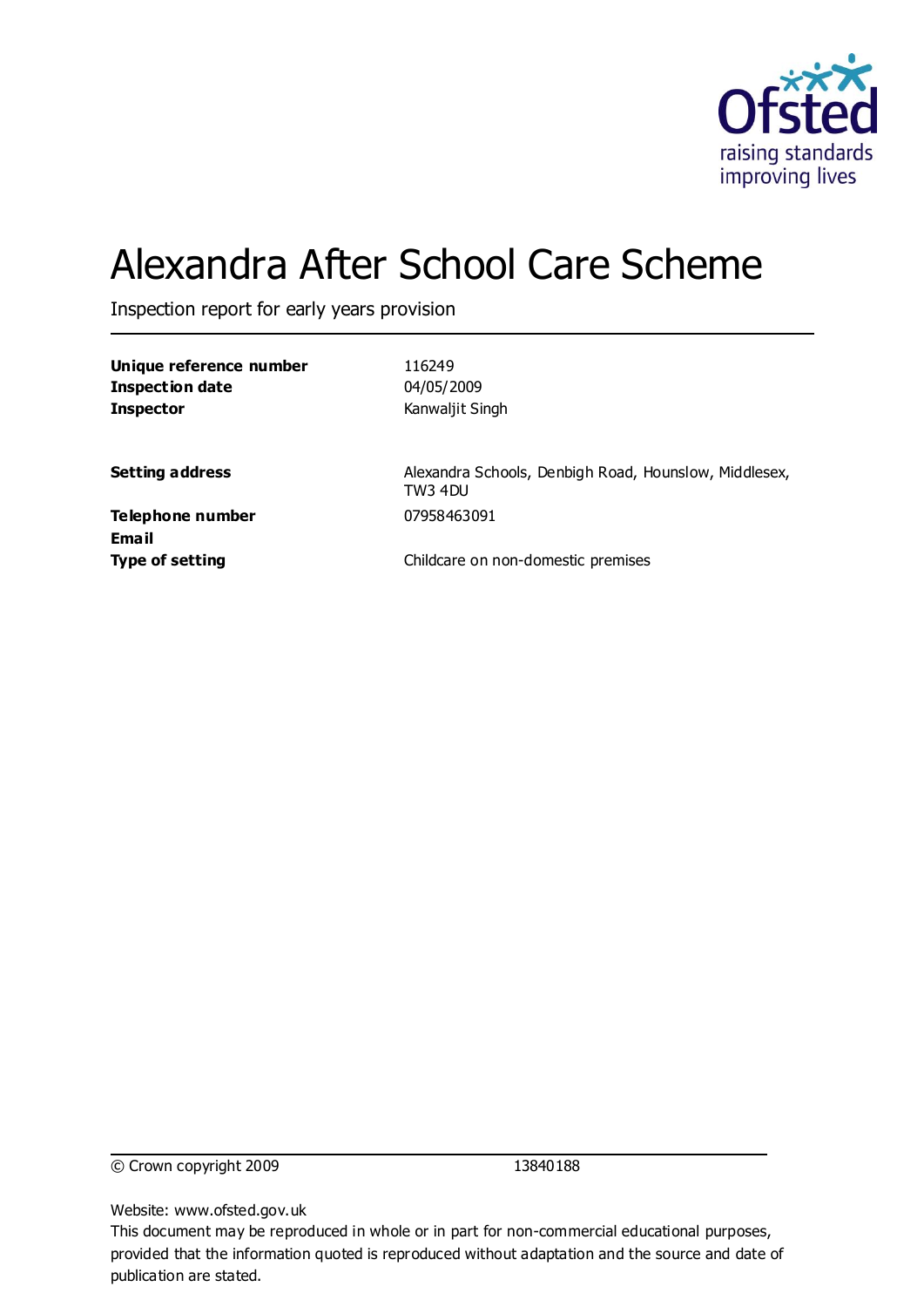#### **Introduction**

This inspection was carried out by Ofsted under Sections 49 and 50 of the Childcare Act 2006 on the quality and standards of the registered early years provision. 'Early years provision' refers to provision regulated by Ofsted for children from birth to 31 August following their fifth birthday (the early years age group). The registered person must ensure that this provision complies with the statutory framework for children's learning, development and welfare, known as the *Early* Years Foundation Stage.

The provider must provide a copy of this report to all parents with children at the setting where reasonably practicable. The provider must provide a copy of the report to any other person who asks for one, but may charge a fee for this service (The Childcare (Inspection) Regulations 2008 regulations 9 and 10).

Children only attend this setting before and/or after the school day and/or during the school holidays. The judgements in this report reflect the quality of early years provision offered to children during those periods.

The setting also makes provision for children older than the early years age group which is registered on the voluntary and/or compulsory part(s) of the Childcare Register. This report does not include an evaluation of that provision, but a comment about compliance with the requirements of the Childcare Register is included in Annex B.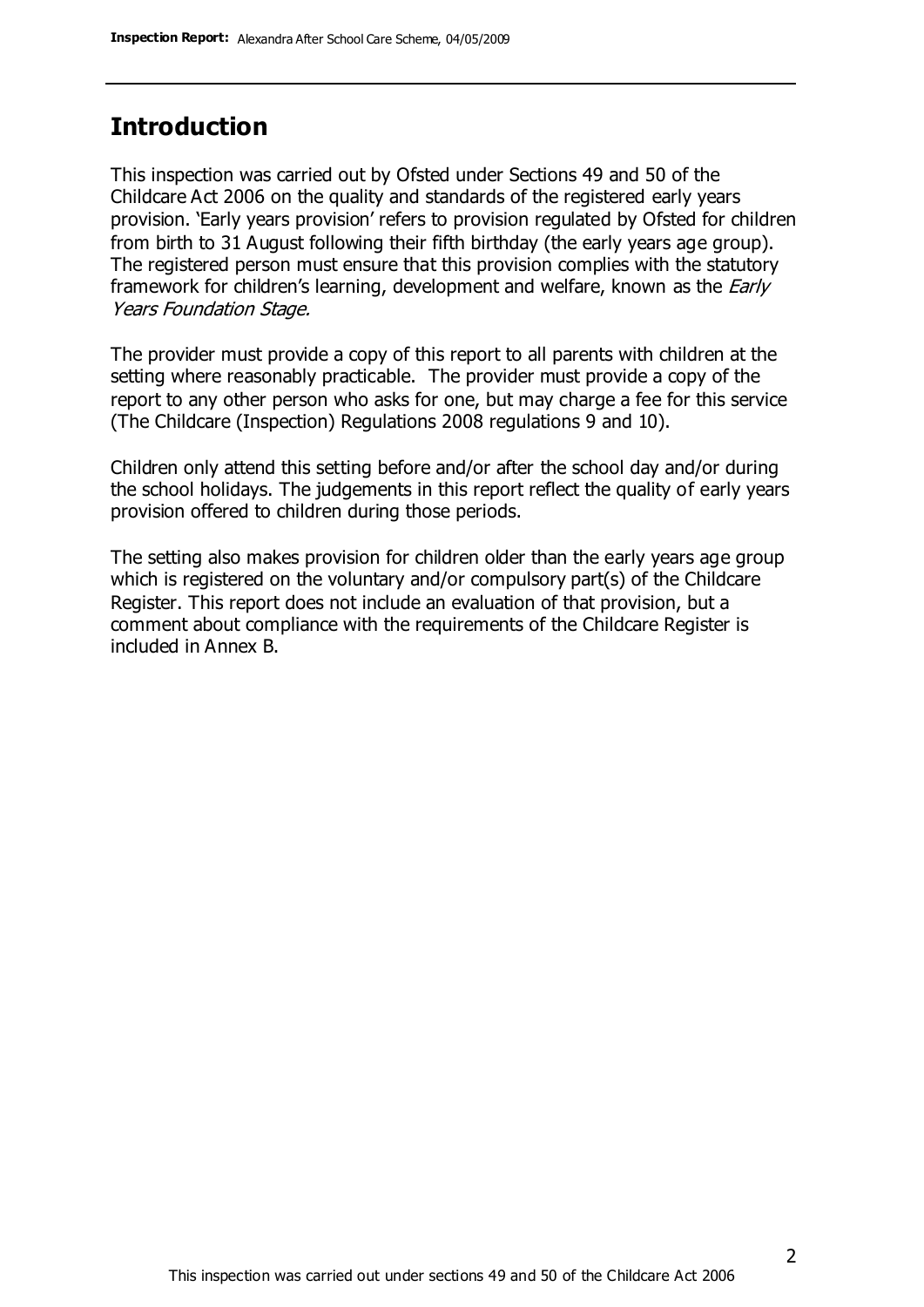## **Description of the setting**

Alexandra After School Care Scheme is managed by a voluntary management committee, made up of parents of children who attend Alexandra School and the headteacher. It opened in 1990 and operates from several rooms within Alexandra Infant and Nursery School in Hounslow, in the London Borough of Hounslow. It is open each weekday from 15:30 to 17:45 during term time. Children have access to a secure enclosed outdoor play area.

Alexandra After School Care Scheme is registered on the Early Years Register and both the compulsory and voluntary parts of the Childcare Register. A maximum of 30 children aged from four to under eight years may attend at any one time. There are currently 27 children in this age range on roll, and of these, 15 are in the early years age group. Children up to 11 years of age may also use the club. It is available for children who attend the Alexandra School. The nursery employs seven staff, of whom three, including the manager, hold appropriate early years qualifications.

# **Overall effectiveness of the early years provision**

Overall the quality of the provision is good. Parents are overwhelmingly supportive of the Care Scheme and staff provide a safe and welcoming environment. Good levels of supervision ensure that children have equal access to the activities provided for them. Leadership provides clear direction and clearly understands what needs to be improved. Consequently, there is a good capacity for continuous improvement.

## **What steps need to be taken to improve provision further?**

To further improve the early years provision the registered person should:

- inform the parents about the complaint procedures so that they know how to contact the Care Scheme and Ofsted if required
- extend and rotate daily activities for children so that these can be varied to enhance interest and enjoyment

# **The leadership and management of the early years provision**

The manager and her staff work collaboratively together and are self reflective. They are clearly committed to ensuring that all children in their care are well looked after and enjoy the wide range of choices on offer. Regular questionnaires are given to children and their parents. Their views are carefully noted and used to identify further areas for improvements. This demonstrates the setting's commitment to providing high quality care. When asked if they would like more information regarding the Care Scheme, most parents said 'no'. However, some parents indicated that they were not aware of the complaints procedures.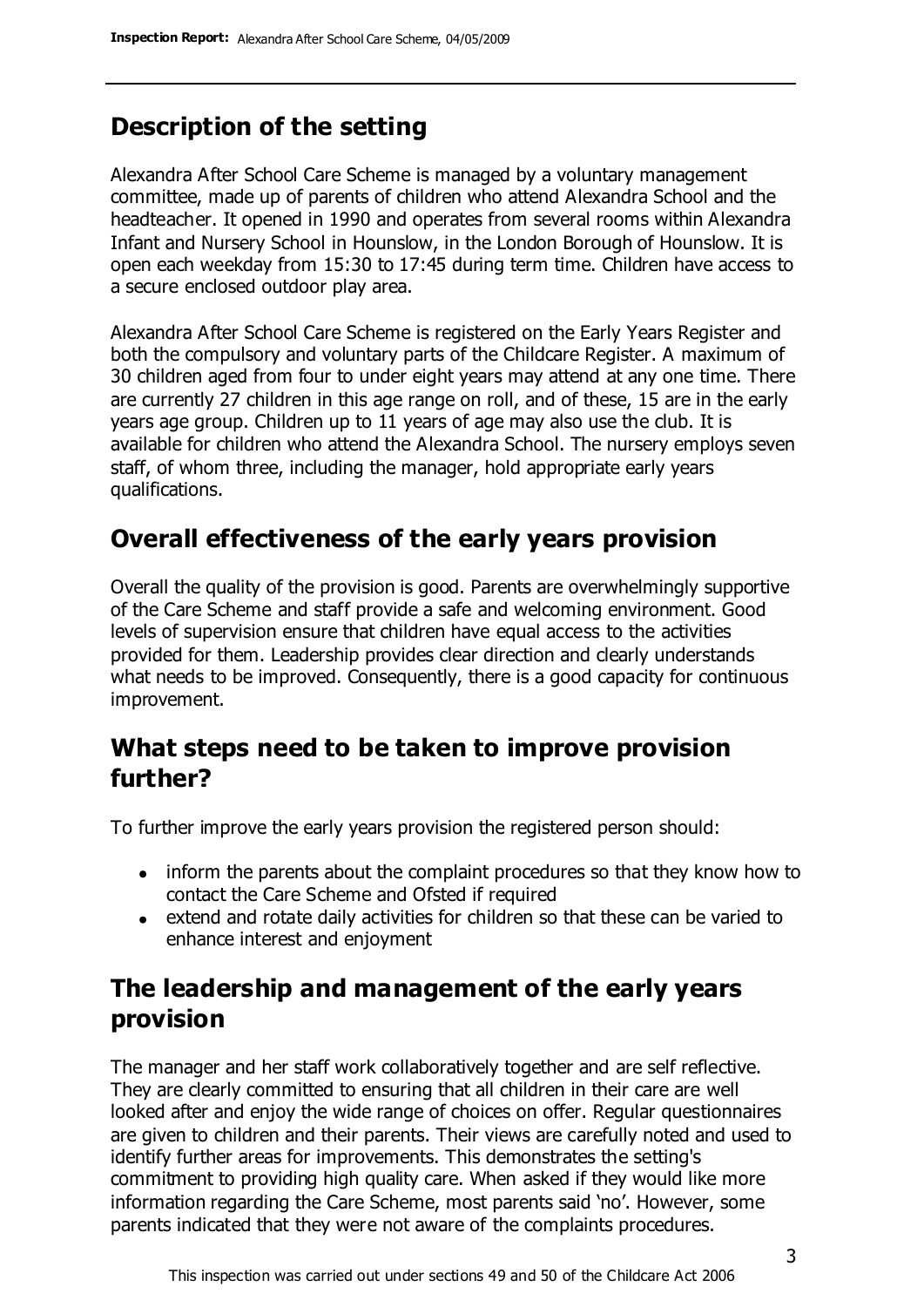Children are well protected because there are a comprehensive range of policies and procedures to ensure they are well safeguarded. The manager maintains a Single Central Record of all staff working at the club, and there are detailed policies and procedures for vetting and recruitment. Registers of attendance are meticulously kept. These are monitored by staff, and parents sign the register before taking their children home.

Risk assessments are regularly carried out and there are good procedures for monitoring the health and safety of the children. Child protection procedures are robust and staff are fully trained. Three adults have appropriate first aid qualifications. Current safeguarding practices are well implemented creating a safe and secure environment.

### **The quality and standards of the early years provision**

Children make good progress in all areas of learning because the staff provide opportunities for them to choose activities independently. Activities are adapted well so that children in the EYFS are fully included. The range of activities includes building with Lego, designing photo frames and modelling using play dough. Children enjoy role play and can select from a good range of dressing up clothes appropriate for their age. However, children are offered the same activities from day to day with little variety in the resources they are given to make different games or artefacts

There is good quality equipment for sporting and other physical development, which is used effectively to extend physical development. Children enjoy using the climbing apparatus and the good range of small games equipment. Supervision is good and staff make sure that children in the early years age group have their own space away from the older ones. Children benefit from healthy snacks that they say they enjoy. This includes a good variety of fruit and drinks. This helps them to develop an early understanding of healthy lifestyles.

The main strength of the provision is that children of all ages get along well together and behave well. The staff create a safe and welcoming environment in which risks are minimised and children learn to take responsibility for themselves and for others. Staff make good use of the space available both indoors and outdoors to maximise children's learning.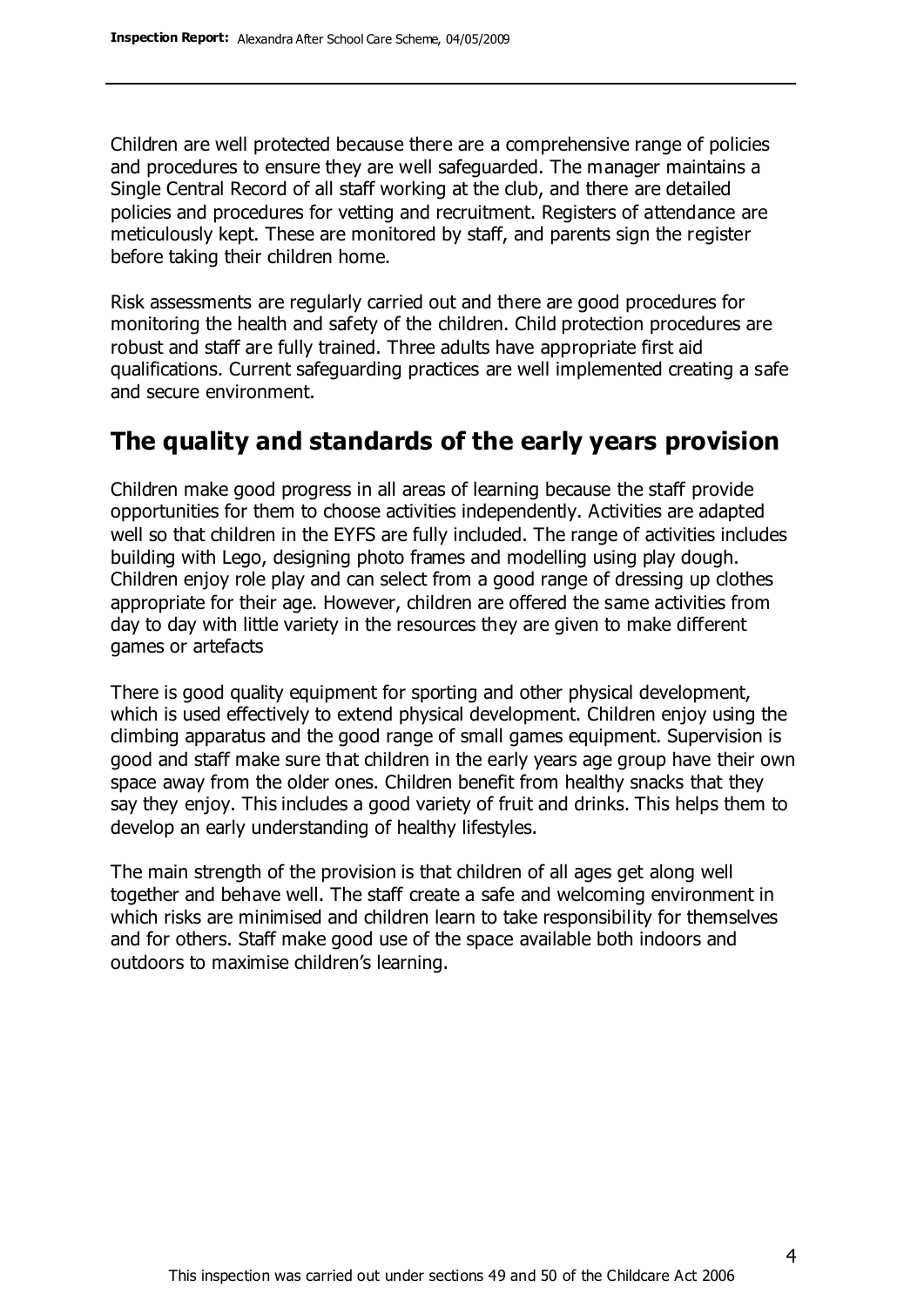# **Annex A: record of inspection judgements**

#### **The key inspection judgements and what they mean**

Grade 1 is Outstanding: this aspect of the provision is of exceptionally high quality Grade 2 is Good: this aspect of the provision is strong Grade 3 is Satisfactory: this aspect of the provision is sound Grade 4 is Inadequate: this aspect of the provision is not good enough

#### **Overall effectiveness**

| How effective is the provision in meeting the needs<br>of children in the Early Years Foundation Stage? |  |
|---------------------------------------------------------------------------------------------------------|--|
| How well does the provision promote inclusive practice?                                                 |  |
| The capacity of the provision to maintain continuous                                                    |  |
| improvement.                                                                                            |  |

#### **Leadership and management**

| How effectively is provision in the Early Years               |  |
|---------------------------------------------------------------|--|
| <b>Foundation Stage led and managed?</b>                      |  |
| How effective is the setting's self-evaluation, including the |  |
| steps taken to promote improvement?                           |  |
| How well does the setting work in partnership with parents    |  |
| and others?                                                   |  |
| How well are children safequarded?                            |  |

#### **Quality and standards**

| How effectively are children in the Early Years<br><b>Foundation Stage helped to learn and develop?</b> |               |
|---------------------------------------------------------------------------------------------------------|---------------|
| How effectively is the welfare of children in the Early                                                 | ר             |
| <b>Years Foundation Stage promoted?</b>                                                                 |               |
| How well are children helped to stay safe?                                                              |               |
| How well are children helped to be healthy?                                                             |               |
| How well are children helped to enjoy and achieve?                                                      | 2             |
| How well are children helped to make a positive                                                         | $\mathcal{P}$ |
| contribution?                                                                                           |               |
| How well are children helped develop skills that will                                                   |               |
| contribute to their future economic well-being?                                                         |               |

Any complaints about the inspection or report should be made following the procedures set out in the guidance available from Ofsted's website: www.ofsted.gov.uk